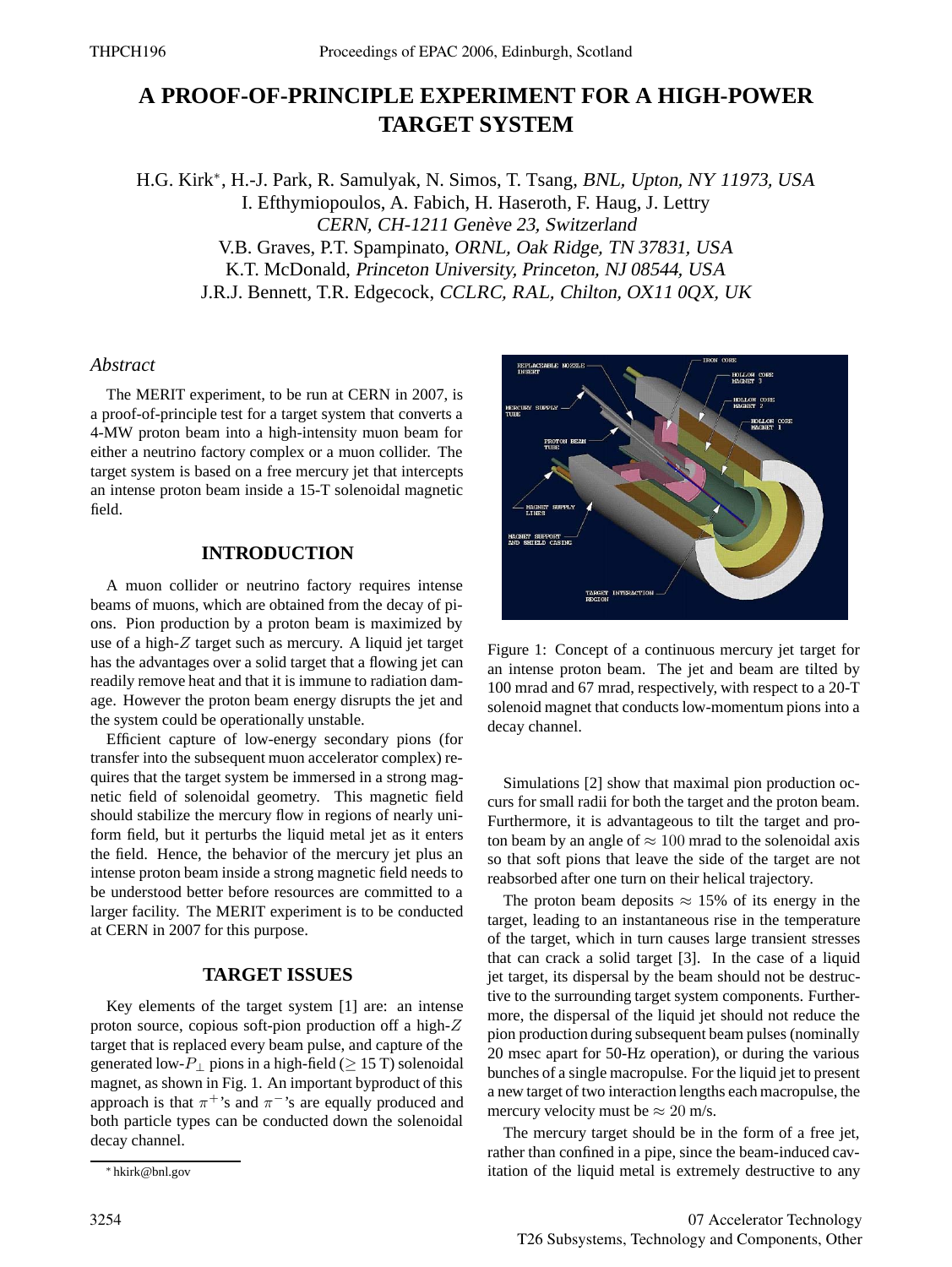solid wall in the immediate vicinity of the interaction region.

The operation of a liquid metal jet inside a strong magnetic field raises several magnetohydrodynamic issues as to possible deformation of the jet's shape and trajectory, as well as the effect of the magnetic field on the beam-induced dispersal of the jet.

# **PREVIOUS STUDIES**

Initial tests involving the interaction of proton beams on mercury targets were performed at the BNL AGS Gradient Synchrotron [4], and continued at the CERN ISOLDE facility [6]. The BNL tests featured a 24-GeV proton beam interacting with a free mercury jet with a diameter of 1 cm and velocity of 2.5 m/s. Proton bunch intensities of 2-  $4 \times 10^{12}$  (2-4 TP) protons were delivered into a spot size of  $\sigma_x = 0.3$  mm and  $\sigma_y = 0.9$  mm and 100 ns duration. This resulted in a peak energy deposition of 80 J/g, which is comparable to that expected from a 4-MW proton driver delivering a 24-GeV proton beam at 15 Hz. These initial tests did not have a magnetic field on the target.



Figure 2: A 1-cm-diameter, 2.5-m/s Hg jet at 0, 0.75, 10, and 18 ms after interaction with  $3.8 \times 10^{12}$  24-GeV protons.

This experiment had several key observations:

- The dispersal velocity of Hg droplets with 4 TP on target, seen in Fig. 2 was on the order of 10 m/s.
- The Hg dispersal was largely confined to the transverse direction and did not extend outside the region of overlap with the proton beam.
- The visible manifestation of Hg dispersal occurred  $40 \mu s$  after arrival of the proton beam pulse.
- The Hg jet showed surface-tension instabilities; its diameter varied from 0.5 to 1.5 cm.

These results validate numerical simulations [5] that include cavitation in the interior of the jet by the proton beam, and the formation of filamentary instabilities on the surface of the jet, as shown in Fig. 3.

A parallel effort was undertaken to study the effects of high-velocity mercury jets in the presence of highmagnetic fields [6], but with no proton beam. The Hg jet had a diameter of 4 mm and a velocity of 12 m/s. Magnetic fields up to 20 T were utilized. The main result was the observation of jet stabilization (damping of surface tension waves) as the magnetic field was increased, as shown in Fig. 4. No perturbation of the jet on scales larger than 1 mm



Figure 3: Numerical simulation of the evolution of a free mercury jet after exposure to an intense proton beam [5]. Left: Growth of surface filaments. Right: Growth of cavitation bubbles inside the jet.

were observed when the jet was introduced into magnetic fields of 10-20 T at an angle of 100 mrad to the solenoid axis.



Figure 4: The Rayleigh instability of a mercury jet (4-mm diameter and 12-m/s velocity) is suppressed by high magnetic fields [6].

#### **THE MERIT EXPERIMENT**

We have proposed [7] and been approved to perform a proof-of-principle experiment at the CERN Proton Synchrotron (PS) that will combine a free mercury jet target with a 15-T solenoid magnet and a 24-GeV primary proton beam.

The PS will run in a harmonic-16 mode and we will be able to fill 1-8 of the 16 rf buckets with 2.5-3  $\times$  10<sup>12</sup> protons/bunch at our discretion. The achievable spot size at the experiment will be  $r \geq 1.2$  mm (rms). This will allow us to place up to  $30 \times 10^{12}$  protons on the mercury target within a  $2-\mu s$  spill, thus generating a peak energy deposition of 180 J/g.

The experiment will be performed in the TT2A tunnel at CERN (also used for the nToF beamline), as sketched in Fig.5.

For this experiment, we have designed and built a highfield pulsed solenoid with a warm bore of 15 cm [8]. This